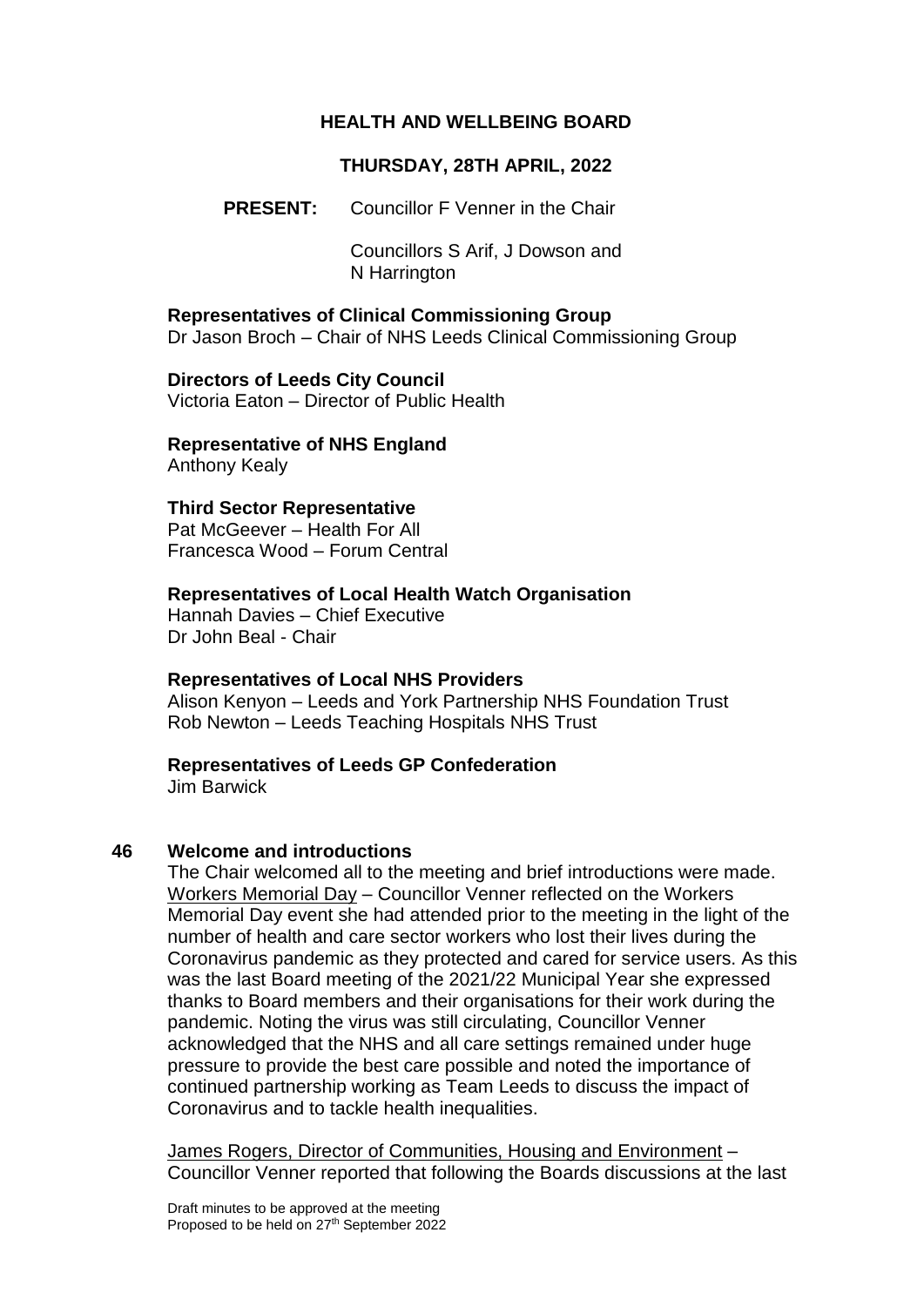meeting, James Rogers had accepted the invitation to join the Board as an additional member.

### **47 Appeals against refusal of inspection of documents**

There were no appeals against the refusal of inspection of documents.

**48 Exempt Information - Possible Exclusion of the Press and Public** There was no exempt information.

#### **49 Late Items**

No late items of business were added to the agenda.

### **50 Declaration of Interests**

No declarations of interest were made.

### **51 Apologies for Absence**

Apologies for absence were received on behalf of Councillor Golton, James Rogers, Tim Ryley, Thea Stein, Paul Money, Supt. Dan Wood, Sal Tariq, Julian Hartley, Sara Munro and Pip Goff. Chris Dickinson, Rob Newton, Alison Kenyon and Francesca Wood were in attendance as substitutes.

### **52 Open Forum**

No matters were raised under the Open Forum.

## **53 Minutes**

**RESOLVED** – That the minutes of the meeting held on 22<sup>nd</sup> February 2022 be confirmed as a correct record.

## **54 Big Leeds Chat '21: What did we hear? Findings and proposed governance of the 10 Big Leeds Chat Statements**

The joint report of the Chief Executive Officer, Leeds Healthwatch, and the Chief Officer, Health Partnerships introduced the final report of the 2021 Big Leeds Chat (BLC) which identified ten themes from the conversations held with members of the public in community settings and now proposed as ten Big Leeds Chat Statements for action. The report also sought consideration of how future governance arrangements align with the BLC Statements for Action, noting that the proposed accountability and reporting approach had been agreed in principle at the previous Health and Wellbeing Board meeting.

Hannah Davies, Healthwatch Chief Executive, provided the Board with the background to and development of the BLC which had launched in 2018 supported by the Peoples Voice Partnership. As the Coronavirus pandemic waned, the Partnership Executive Group had identified the need to revisit the BLC to gather information on people's experiences. The 2021 BLC gathered health and social care decision makers together to visit a diversity of venues and groups across 40 events including Leeds' Local Care Partnership areas and events with groups representing "communities of interest".

Chris Bridle, NHS Leeds Engagement Team Manager, highlighted the importance of the connections made between the senior decision makers and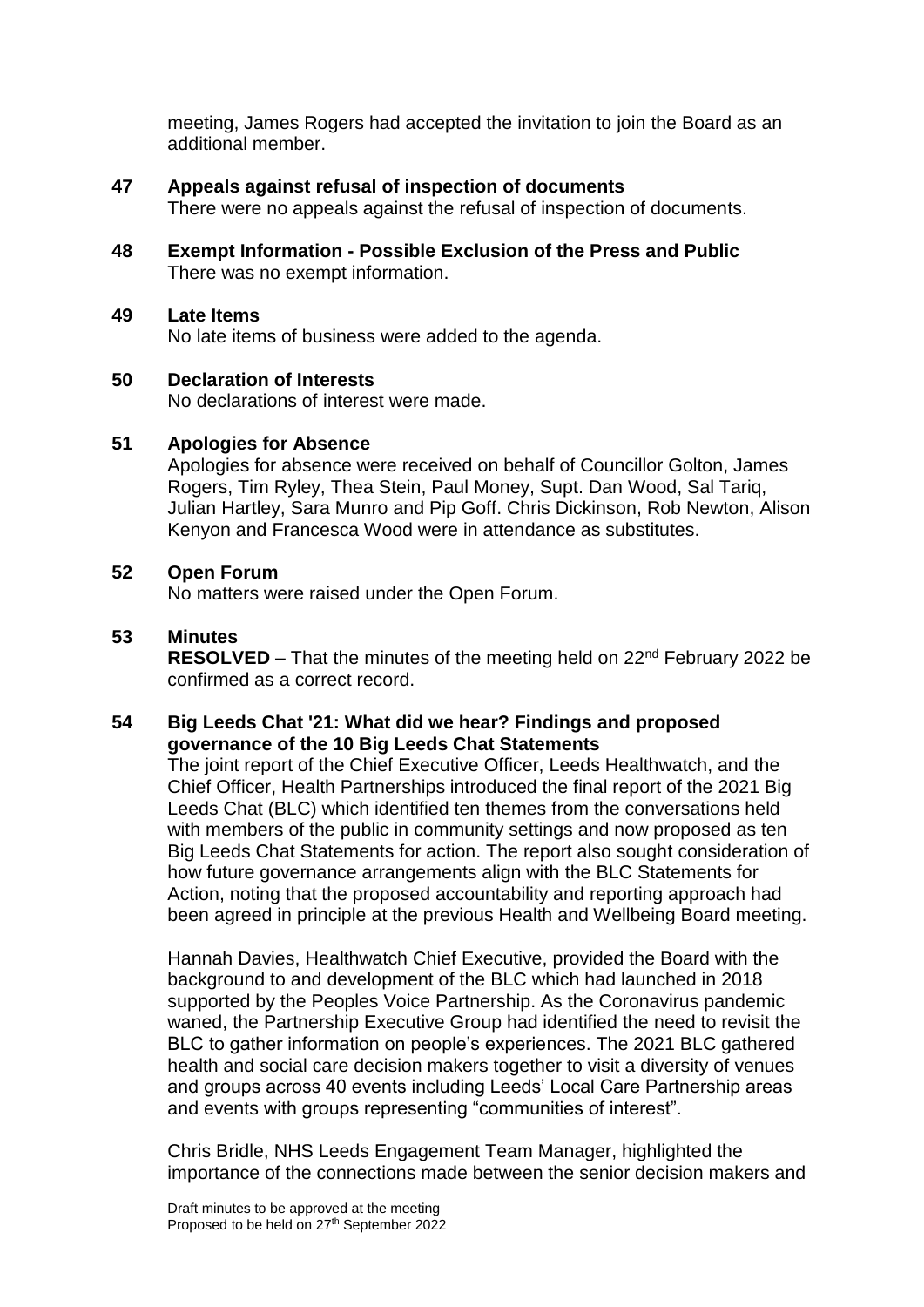residents during the events. The Board was provided with the high-level themes identified during discussions which were of key importance to participants and which decision makers highlighted for direct action by health and care services.

Abiola Ajijola, Project Officer, Local Care Partnerships (LCP) Development Team, provided the Board with an overview of some of the work undertaken building on existing services in response to the recurring theme of 'access to healthcare'. In the Middleton LCP area, work with Leeds "100% Digital" team had provided digital access to healthcare support, prescriptions and advice and this approach would be rolled out across Leeds. In the West Leeds LCP area the Third Sector and Primary Care Network worked together to promote healthy living and eating choices to improve long term health. Access to greenspaces had been a recurring theme across all BLCs, and in Morley the LCP Development Team was working with the Morley Town Deal Board to invest in greenspaces to tackle health and air quality.

Paul Bollom, Head of Health and Care Development, gave the Board a presentation highlighting the governance arrangements to support each of the ten Big Leeds Chat Statements for Action:

- 1. Make Leeds a city where children and young people's lives are filled with positive things to do.
- 2. Make Leeds a city where there are plentiful activities in every local area to support everyone's wellbeing.
- 3. Make Leeds a city where people can connect with services face-to-face when they need to.
- 4. Make Leeds a city where people feel confident they will get help from their GP without barriers getting in the way.
- 5. Make Leeds a city where each individual community has the local facilities, services and amenities they need.
- 6. Make Leeds a city where fears about crime and antisocial behaviour are no barrier to enjoying everything the community has to offer.
- 7. Make Leeds a city where services acknowledge the impact of the pandemic on people's mental health and where a varied range of service- and community-based mental health support is available.
- 8. Make Leeds a city where there are affordable activities that enable everyone to stay healthy.
- 9. Make Leeds a city where green spaces are kept tidy and welcoming, because services understand the vital role they play in keeping people well.
- 10.Make Leeds a city where everyone can get around easily on public transport, no matter their location or mobility needs.

Paul detailed the ten themes underneath the headline and the proposed forum to lead on delivery and reporting back to the HWB. Each lead forum will report back to the Board on:

• Whether there is a plan to ensure the city as a whole is working towards the aim;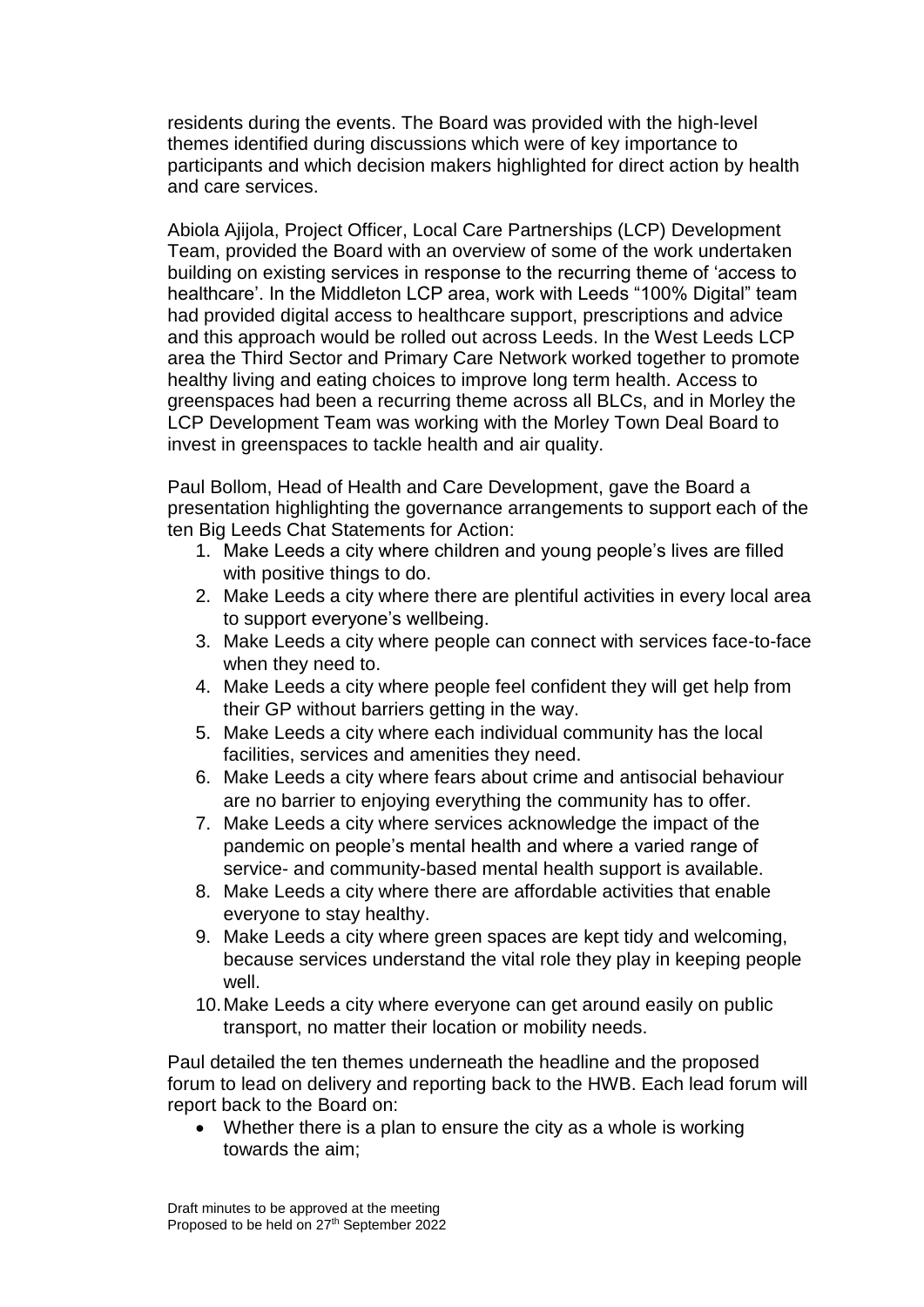- Is there an implementation plan to ensure progress is tracked and measured?
- Does the forum understand the variance and gaps in terms of ensuring the themes are addressed in all Leeds' communities?
- Updates on progress in all of Leeds' communities against each theme.

Jim Barwick reported that Gaynor Connor, Director of Primary Care & Same Day Response, will lead the "GP Access" theme. He also acknowledged that access to GP services had been an issue during the pandemic and that the swift changes brought in to support GPs had presented a challenge to some service users – such as digital access or new and additional roles which were not always understood. Work was being undertaken to explain care navigation and to listen to people at a local level. The variation within GP services was acknowledged, some of this could be attributed to the location of the GP practice (i.e in an area of high health inequalities); or the increase in demand across all practices. As work continued to ensure all services resumed, the Primary Care Programme Board had been established to work with contract leads and consider:

- How to use data to improve quality and reduce health inequalities
- How to make the best responsive use of the workforce
- How to join together same day response with all aspects of primary care

During discussions, Board Members who had attended BLC events highlighted the following matters:

- The impact of isolation and missing out on social interaction during the pandemic on men's mental health and general wellbeing;
- The willingness of attendees to engage and speak of their health and care experiences and the value of listening and taking action;
- How people value their local greenspaces and centres;
- The nuanced view of health and care when people spoke of the NHS they thought of hospitals, but when people spoke of their own health and care they thought of General Practice

The Board additionally discussed the following matters:

The role of community Pharmacists in supporting General Practice - The Government had announced proposals to further enhance the role of appropriately trained Pharmacists to provide more services which formerly would have been undertaken by a GP. Some Pharmacists attached to GP practice may already undertake annual medication reviews and work in care homes, but further work would be required to better connect them to community Pharmacists and to communicate the changes.

General Practice services – Patient access to a GP had been a focus for some time but responding to the pandemic required General Practice to review its processes and efficiencies. It was important to clarify that General Practice and General Practitioners were not now the same. The development of Primary Care Networks allowed General Practices to make use of a wider skill mix and provide a variety of essential services on site – such as mental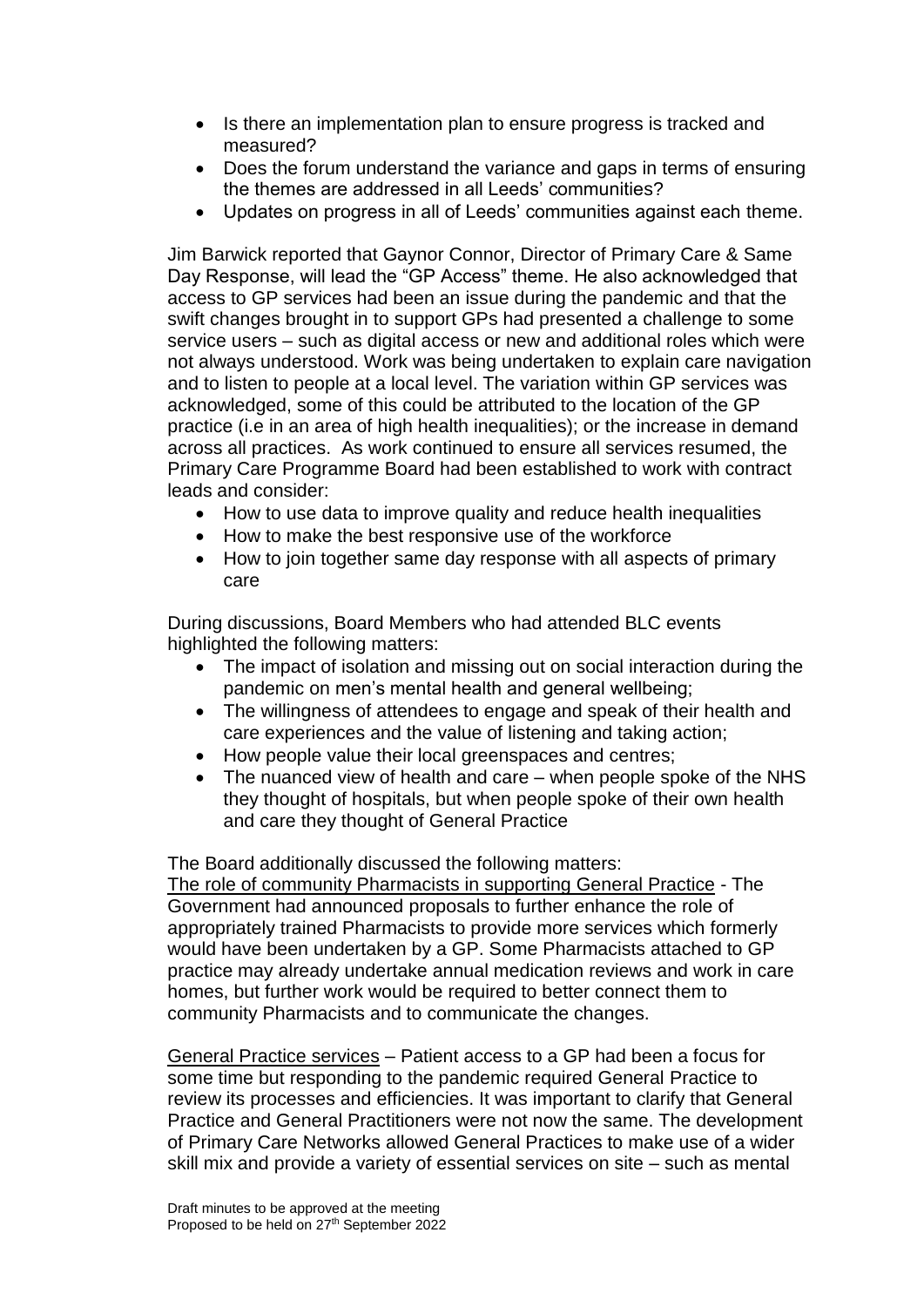health support, physiotherapy and specialist nurse services and a traditional appointment with a GP or Nurse appointment may not be the most appropriate for the patient.

Mental Health – In Leeds the impact of the pandemic was felt in the two most recent student cohorts who had moved to the city and had no physical social interaction or study. There was much focus on 'digital exclusion' but there were groups of people whose only social life had been on-line which was detrimental to their mental health and their ability to socially interact. This was also true of older people who prior to the pandemic had enjoyed community groups or Neighbourhood Networks, and the Board noted the request for these groups to be considered by those tasked with addressing Statement 7) "*Make Leeds a city where services acknowledge the impact of the pandemic on people's mental health and where a varied range of service- and community-based mental health support is available"*

Social Prescribing – The value of social prescribing and early intervention measures to improve mental health and general health.

Shared Prosperity Funding – Whether there was the opportunity to link the themes arising from the BLC into work to reduce health inequalities supported by the Shared Prosperity Fund.

#### **RESOLVED** –

- a) The Health and Wellbeing Board welcomed the Big Leeds Chat Report, including the feedback from decision makers, and supported wide dissemination of the final report.
- b) The Health and Wellbeing Board noted the findings of the BLC '21 and the actions against the ten BLC Statements identified by citizens.
- c) The Health and Wellbeing Board agreed to support the proposed governance for each BLC Statement.

#### **55 Developing the NHS Leeds CCG Annual Report 2021-22**

The report of the Communications Lead, NHS Leeds CCG, provided the Board with an update on the process of developing the NHS Leeds CCG Annual Report 2021-22. NHS England requires all NHS Clinical Commissioning Groups (CCGs) to produce annual reports in a prescribed format to a specific timescale and, as the national timescale does not align with the Leeds Health and Wellbeing Board meetings, the report outlined the process followed in line with what was agreed for the previous years, to ensure that HWB members are appropriately consulted.

In introducing the item, Councillor Venner acknowledged the key contribution of the Leeds NHS CCG (and the former structure of Leeds 3 CCG's) to the work of the Health and Wellbeing Board in tackling health inequalities and noted the CCG had consistently been rated outstanding, an achievement to be proud of in a complex city like Leeds.

Dr Jason Broch Clinical Chair, NHS Leeds CCG, provided a presentation on the development of the report which focussed on: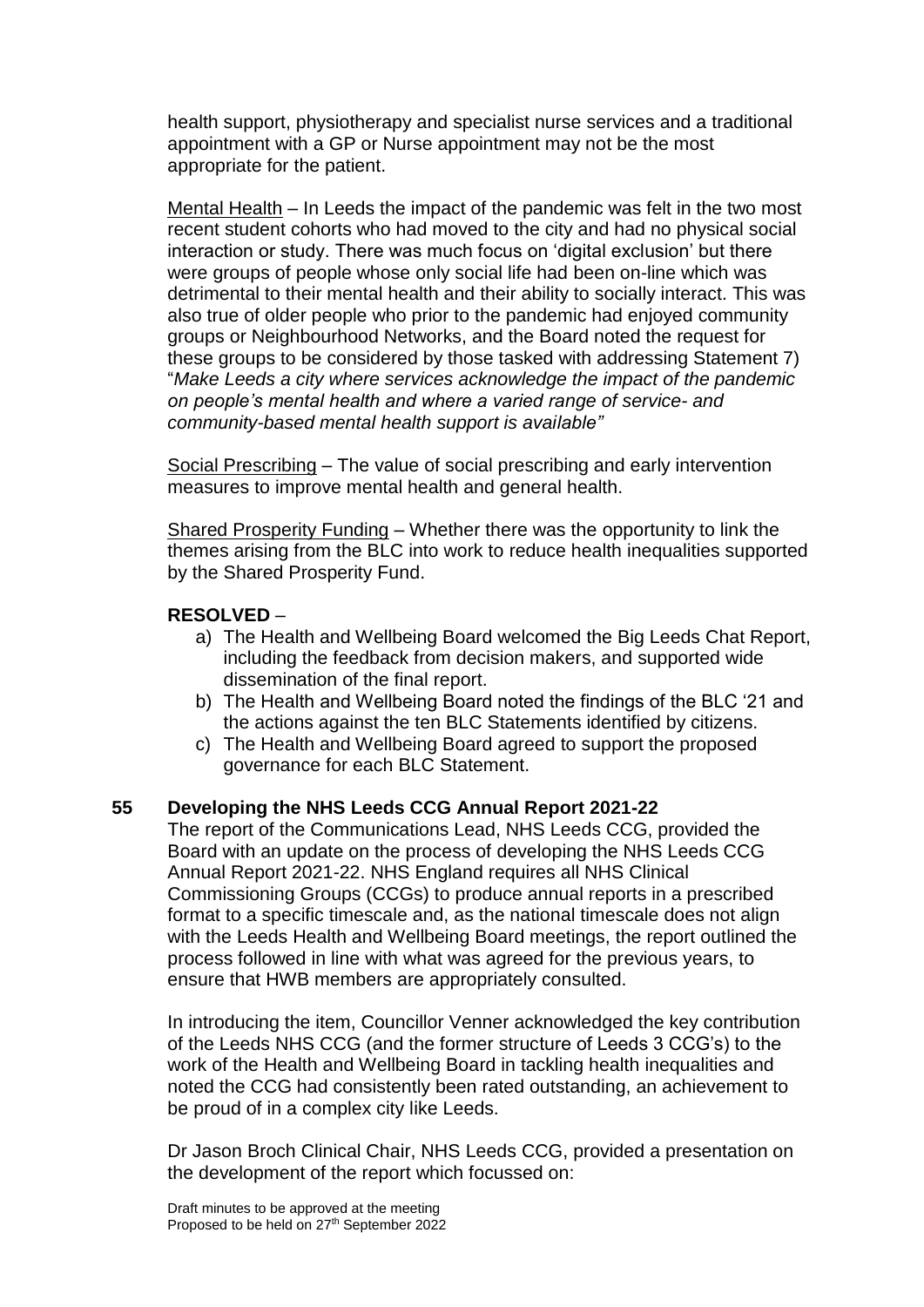- Leeds' place-based partnership approach and how the CCG worked together with health and care sector partners
- Performance highlights, including the response to the pandemic, work to address health inequalities, work in the mental health care sector and also primary care.
- The progress made on delivering the Healthy Leeds Plan.
- The impact of the pandemic on peoples experience of health care; on meeting service targets and developing recovery plans alongside winter pressures with every service setting being at or above capacity.
- The challenges faced by the workforce in terms of their personal finances, virtual working, impact of Covid-19 on their health and workload and the difficult circumstances of incidents of patient abuse.
- The legacy of the CCG structure which brought the voices of patients' and clinical leads into decision making and supported the evolution of partnership working in both statutory and non-statutory settings.

Discussions covered the following matters:

- CCG performance targets and comparable data with other cities The Board heard that Leeds was in a good position in relation to meeting performance targets but noted that it was difficult to compare like for like with other cities. Consideration of what the city requires to successfully deliver health and care services was of equal importance and work on the issues raised by participants in the Big Leeds Chat will support the successful delivery of care.
- Patient flow and access to Mental Health support services were identified as areas of focus for the future.
- The Leeds Pound approach: the need to focus collective NHS and Public Health spending to ensure that partnership provides the biggest benefit for the most people.
- The role of Public Health and the Third Sector within the Integrated Care Board decision making process

### **RESOLVED -**

- a) To note the process to develop the NHS Leeds CCG draft annual report.
- b) To note the extent to which NHS Leeds CCG has contributed to the delivery of the Leeds Health and Wellbeing Strategy 2016-2021.
- c) To note the recording of this acknowledgement in the NHS Leeds CCG's annual reports according to statutory requirement.

### **56 Leeds Health Protection Board Report**

The report of the Health Protection Board provided the Board with an update on key Health Protection Board priorities, achievements and areas of focus for 2022/23.

Victoria Eaton, Director of Public Health, introduced the report which reviewed health protection system achievements during the Covid-19 response and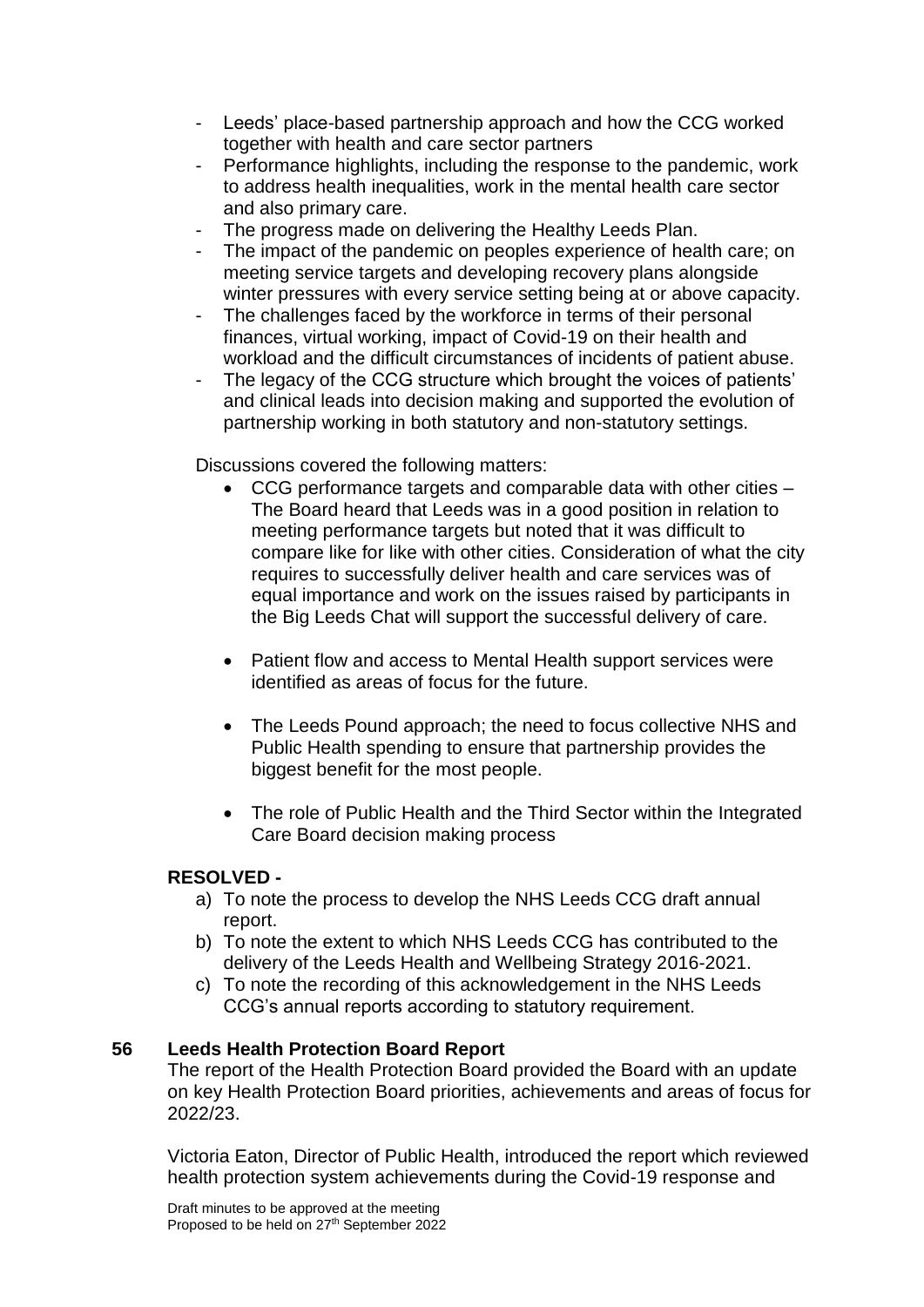other significant infectious disease incidents experienced in the city. Victoria noted the duty to retain an oversight on all activity to protect the public's health, to identify collective risks and to take action and respond to these as a city. The city's Covid response had been built on the strength of the Board and she expressed her thanks to the report authors who had produced the report at the same time as their work responding to the pandemic.

Dawn Bailey, Chief Officer Public Health, provided an overview of the remit of the Health Protection Board (HPB) and its focus on reducing heath inequalities through clear priorities and working together as one system to accelerate action:

- Reducing the incidents of TB
- Childhood immunisations
- Antimicrobial resistance (AMR) and protecting the efficacy of antibiotics
- Addressing air quality
- Keeping people well and warm in the winter

Together with Martin Bewley, UK Health Security Agency (UKHSA), Dawn provided an overview of national and local threats to public health and the Leeds HPB response. Reference was made to the recent outbreak of avian influenza – large urban centres like Leeds are vulnerable to infection in wild birds in public spaces, and an isolated number of cases had occurred in Golden Acre Park. The HPB had responded swiftly, ensuring an information campaign ran to inform the public of the danger, with Health Protection Teams working with commissioners and pharmacies to monitor affected individuals and ensure the availability of anti-viral medication.

The Board discussed the following matters:

- **Antimicrobial resistance (AMR) and protecting the efficacy of anti-biotics -** resistance will impact on the availability of surgical procedures and recovery times. Monitoring of prescribing in General Practice was undertaken and work was ongoing with pharmacists to better understand the health needs and demographics of local communities. Work to include Dental practices in the HPB discussions on AMR was also being done.
- **Addressing air quality –** Public awareness had increased of the impact of poor air quality on health, although there was less understanding of the long-term impacts and how Nitrogen Oxide and particulate matter can contribute to premature deaths. Air quality has a greater impact on residents in urban areas or on low incomes as it can exacerbate existing conditions linked to housing and general health
- **Keeping people well and warm in the winter –** This was an important part of system resilience can reduce the number of hospital admissions as cold has a particular impact on overall